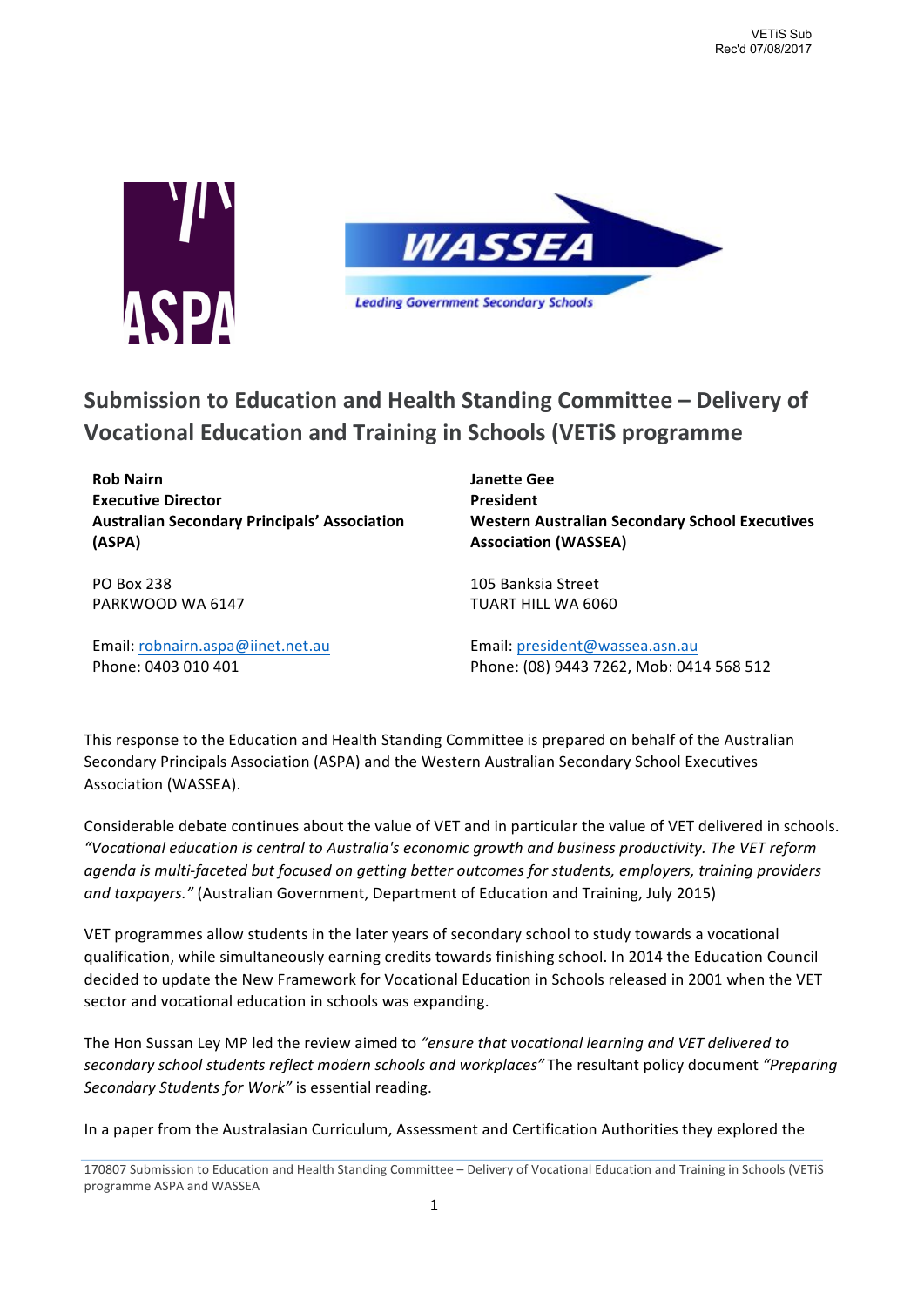general misconception that VET delivered in schools is somehow different from all other modes of VET delivery. The reality is that:

- All VET is drawn from nationally recognized training packages or accredited courses
- All VET is delivered and / or assessed by Registered Training Organisations (RTOs) or in partnership with one, all of whom are compliant with the VET Quality Framework or the Australian Quality **Training Framework**
- All VET is assessed within a competency-based assessment framework by assessors who comply with the VET Quality Framework
- Students are awarded nationally recognized VET qualifications and / or Statements of Attainment by the RTO delivering and / or assessing the VET

At this point it is important to note that, under the rationale outlined, VET delivered to secondary students is the same as VET delivered to non-secondary students (VET managed by the VET sector).

"Preparing Secondary Students for Work" makes a clear distinction between Vocational learning (managed by the school sector) and VET, which is managed by the VET sector. Schools and industry need to be clear about the differences. The framework recognises the importance of both in preparing secondary students for work.

'Vocational learning' describes a wide range of activity delivered within the broader school curriculum and includes career education programmes, through which secondary students explore the world of work, build career development skills and learn about the different education, training and employment pathways available to them. VET delivered to secondary students is a more formalised programme of learning through which students achieve, or make progress towards, achieving, a nationally recognised qualification through an industry-developed training package or a course of study that is accredited through national and state quality assurance processes.

Many in industry have the view that VET delivered in schools is different to other VET and does not prepare students adequately for the workforce. Certificate I and Certificate II courses are designed to provide preparatory / prevocational level training and the majority of students continue into post school education and training. These preparatory level Certificates have little to offer employers and gone are the days where young people can enter the labour market directly from school and access sustainable employment.

We must improve engagement between industry/employers and schools and address the issue of school and RTO understanding of employer expectations for workplace learning as part of a VET qualification. VET programmes are developed in consultation with industry, as well as the VET sector. The focus in this collaborative work is three-fold: what is appropriate for school-aged young people to be studying; what skills are most relevant to employers; and what challenges schools face in VET delivery.

Javier Amaro Castillo (President at Australian Society of Training and Development; 11th June 2015); argues that for a VET system to work effectively, the environment where it is applied must present the following conditions in a competency-based framework for stakeholders to set, communicate, apply, and evaluate the objectives, and impact of VET qualifications:

1. Industry relevance - learning objectives of every training programme must address standard industry practices. The skills and knowledge learners will learn during the training, must provide them with

<sup>170807</sup> Submission to Education and Health Standing Committee – Delivery of Vocational Education and Training in Schools (VETiS programme ASPA and WASSEA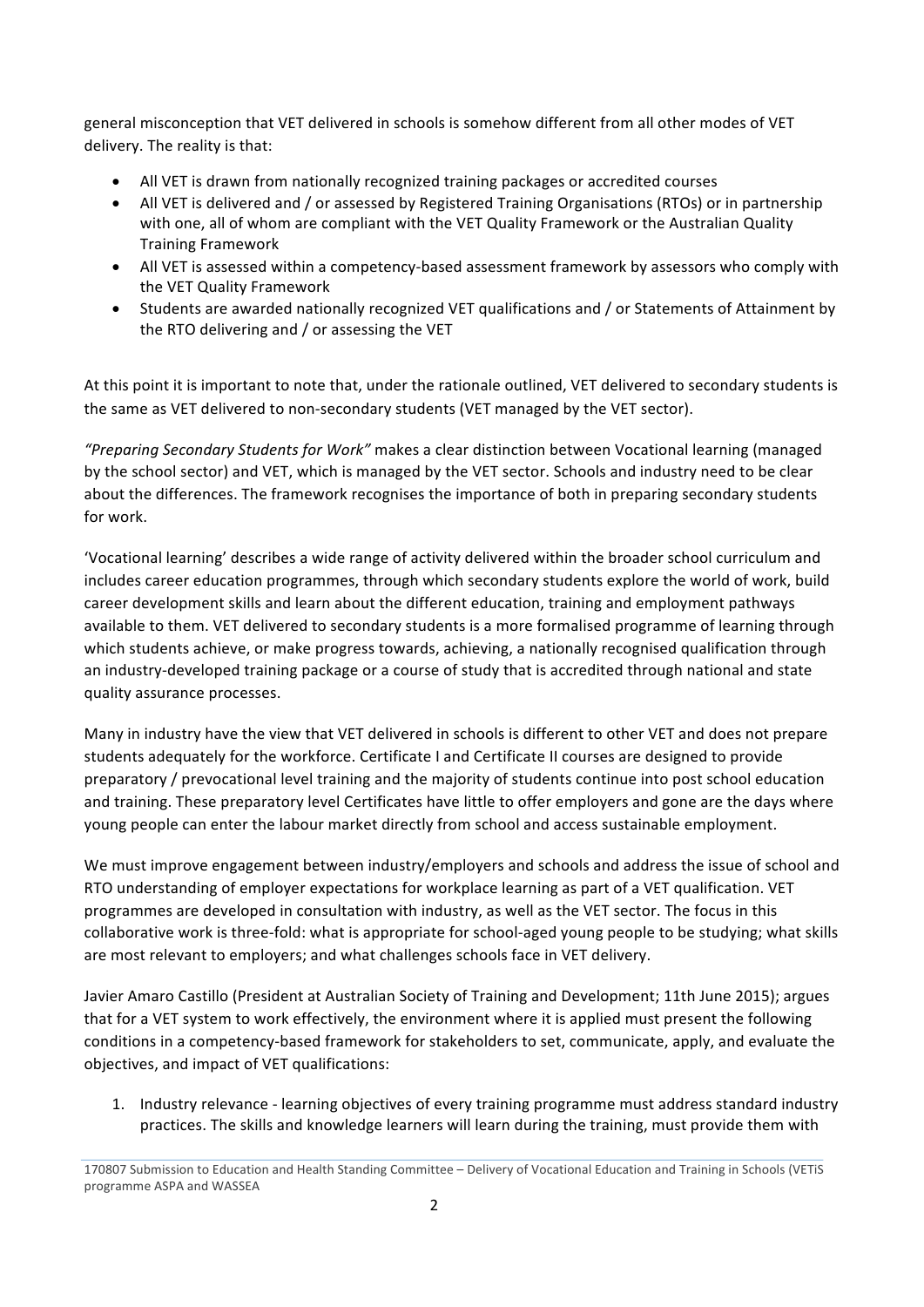the ability to perform the tasks of a competent worker within a particular job / role.

- 2. Operational Standards the accountability of training providers within the system, in regards to the results of training, measured at the five dimensions of value (Reactions, Learning, Application, Impact, Return on Investment).
- 3. Global pathways the recognition and use of VET qualifications within the formal education system (including the school and higher education system).

Students and the community need to understand the benefits of VET, how VET can support their lifelong learning and how VET can serve as a bridge for employment and further studies. The WACE requirement for "Completion of at least four Year 12 ATAR courses or of a Certificate II (or higher) VET qualification" can be both a positive and negative for the promotion of VET in our schools.

To prepare this response, a range of school leaders were surveyed across a variety of Western Australian schools from metropolitan and country locations. This response reflects their answers to the questions that were posed.

#### **1.** How well the programme is meeting the needs of schools, students and industry

- It is evident that VET serves a number of purposes for students. VET in their senior secondary programme can be a means of career exploration, as a mechanism for achieving senior secondary graduation or to become more competitive in the workplace, further education, training or employment. For schools, VET may be seen as a strategy for retaining and/or engaging students in senior secondary education or to 'value-add' to a senior school programme.
- VET in Schools programmes have often been directed towards developing in young people the skills, competencies, understandings, and attributes which equip them to be innovative, and to identify, create, initiate, and successfully manage personal, and work opportunities - including working for themselves. This type of learning provides students with skills and attributes that employers are looking for, such as teamwork, commitment and flexibility. It also helps to develop a realistic knowledge and understanding of business and working life. This is further supported through Career Development that underpins and supports the skills towards lifelong learning. It is these skills that enable our students to succeed in VET in Schools programmes and contribute towards increased levels of attainment. As we seek to increase our attainment levels at Certificate II, these are the programmes that are most at risk and a challenge for schools is finding alternate ways to address this requisite. Perhaps a solution is for students to engage in workplace training at an earlier year level. In fact for many students who are at risk of dis-engaging from school entirely, work focussed education programmes have proven to be successful in both keeping the students engaged in learning and putting them on a path towards long term employment. The lack of funding for at risk youth to access Certificate courses in Year 9 or 10 (as was previously the case) is seriously detrimental to the future prospects of this small group of students.
- Industry demands on teachers seems to increase each year, as audits occur and as training packages are updated. An emerging issue is that some Units of Competency within qualifications, for example Hospitality, now have unrealistic or an overwhelming number of hours of industry experience required by teachers. Although willing to undertake industry placement, or undertake training, staff are committed to their classes and do not want to leave their classes and particularly their non-VET teaching load (ATAR classes etc.) for an extended period of time to do VET training. It is also an impost on schools who need to ensure the needs of all students (not just VET students) are met and

<sup>170807</sup> Submission to Education and Health Standing Committee – Delivery of Vocational Education and Training in Schools (VETiS programme ASPA and WASSEA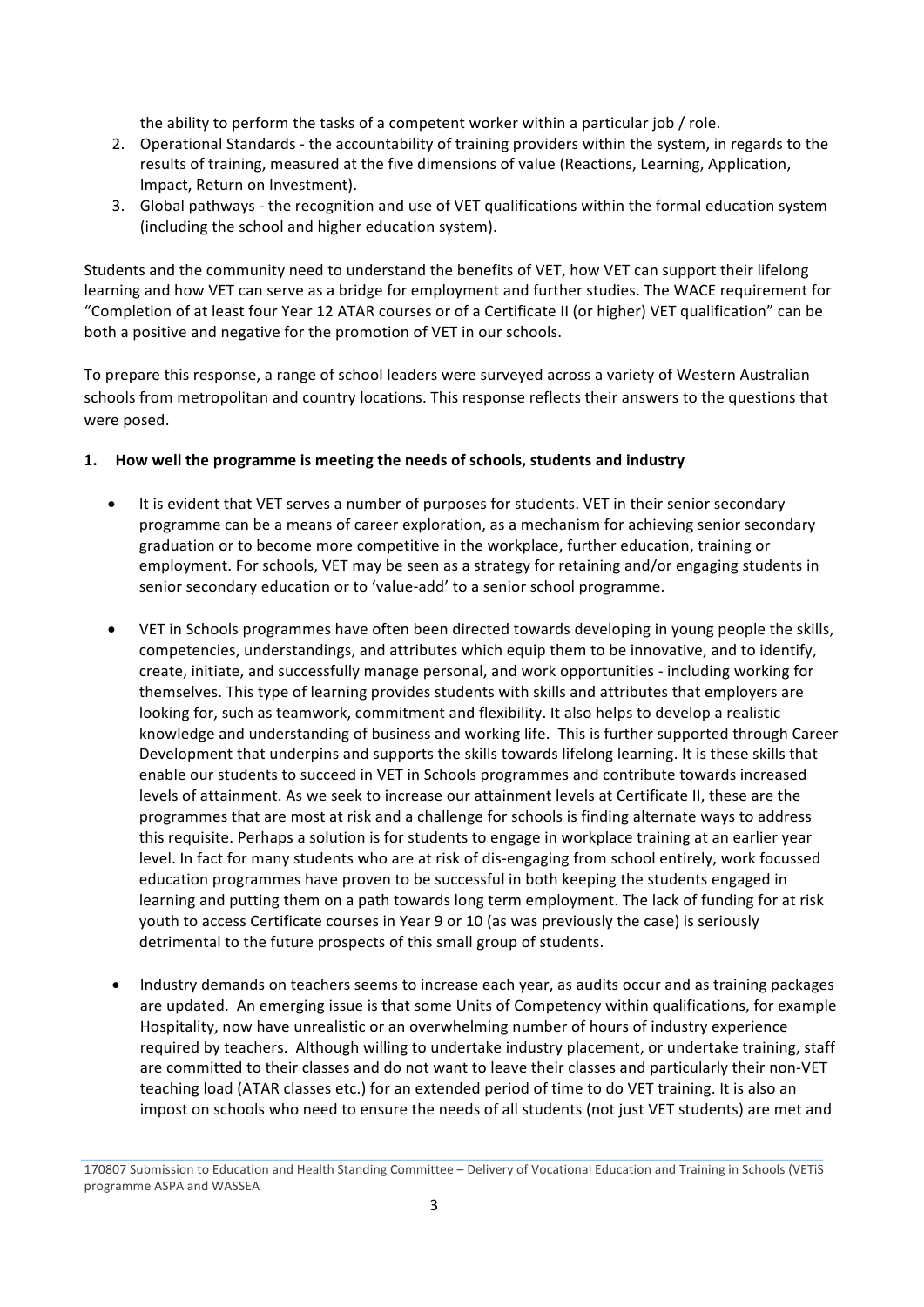that their teachers are consistently available to deliver their course. This issue is amplified when schools offer Cert III and IV courses as there is a impost to undertake additional training to meet delivery requirements of these higher qualifications even if the teacher has the skill set to deliver the course. This has been a big ask as most have a VET load of  $0.2 - 0.4$  and need to be available to cover the rest of their teaching load (ATAR and general courses) on a consistent basis.

- Demand on currency and competency requirements of trainers under the Standards for RTOs 2015 is both costly and time consuming. At Certificate II level the qualifications we are delivering are through third party agreement and teachers believe the requirements are not aligned to the currency and competency requirements or *at least to the level of the Certificate being delivered* as these certificates are pre-employment level.
- The requirement at Certificate III and above are more reasonable as these are employment level certificates and trainers need to ensure they are up to date with current industry requirements. However, increasingly training packages are requiring trainers and assessor staff to have 'x' number of years in the industry. It is hard to recruit appropriate staff (with both a teaching degree and industry qualification) into teaching and for many it would mean they would have needed to spend 4 years learning the trade, 'x' number of years working in it and then a minimum four years at university to gain a teaching qualification. Hospitality is a prime example of shortage, Retail Cosmetics is another.
- In many cases RTOs tend to be quite inflexible with materials delivered and teachers are working under constraints of two systems (VET & Department of Education). The RTO inflexibility to modify resources, or the convoluted and lengthy process to have modified assessments approved by the RTO, increases workload and in many cases results in teachers being deterred from improving and updating resources. This results in some students being delivered pre-set material, rather than curriculum which is differentiated for individual students or class groups and targeted for context. On the other hand this stance has been taken as many teachers who have completed the TAE40110 in three hour/three day courses may not fully understand the requirements around assessment under the AQF. The findings from the VET in Schools audit highlighted this issue and noted that there were cases where assessments were changed and were not compliant without RTO approval. Resourcing to support this requires both time and money as schools find it difficult to allocate additional resourcing and time to release teachers to work with the RTOs on assessment. By completing the RTO assessment tools it is expected that the compliance requirements will have been met.
- Students would benefit from greater industry involvement at classroom level, however the demands on teacher time required for best practice hinder the capacity to achieve best practice.
- Many students engage very well with VET and achieve good outcomes, however there are many enrolled in programmes that may lead to limited career opportunities (e.g. Certificate II Sport and Recreation, Certificate II Business) and because there are so many graduates in these courses it tends to 'devalue' the qualification. In several cases, these courses will assist in transition to further study/TAFE but they are not always a viable direct pathway to employment as many students will never work or study in the vocational area in which they achieve their Certificate II. The value is of course in completing a Certificate II, towards a successful transition into further education, training or employment.

170807 Submission to Education and Health Standing Committee – Delivery of Vocational Education and Training in Schools (VETiS programme ASPA and WASSEA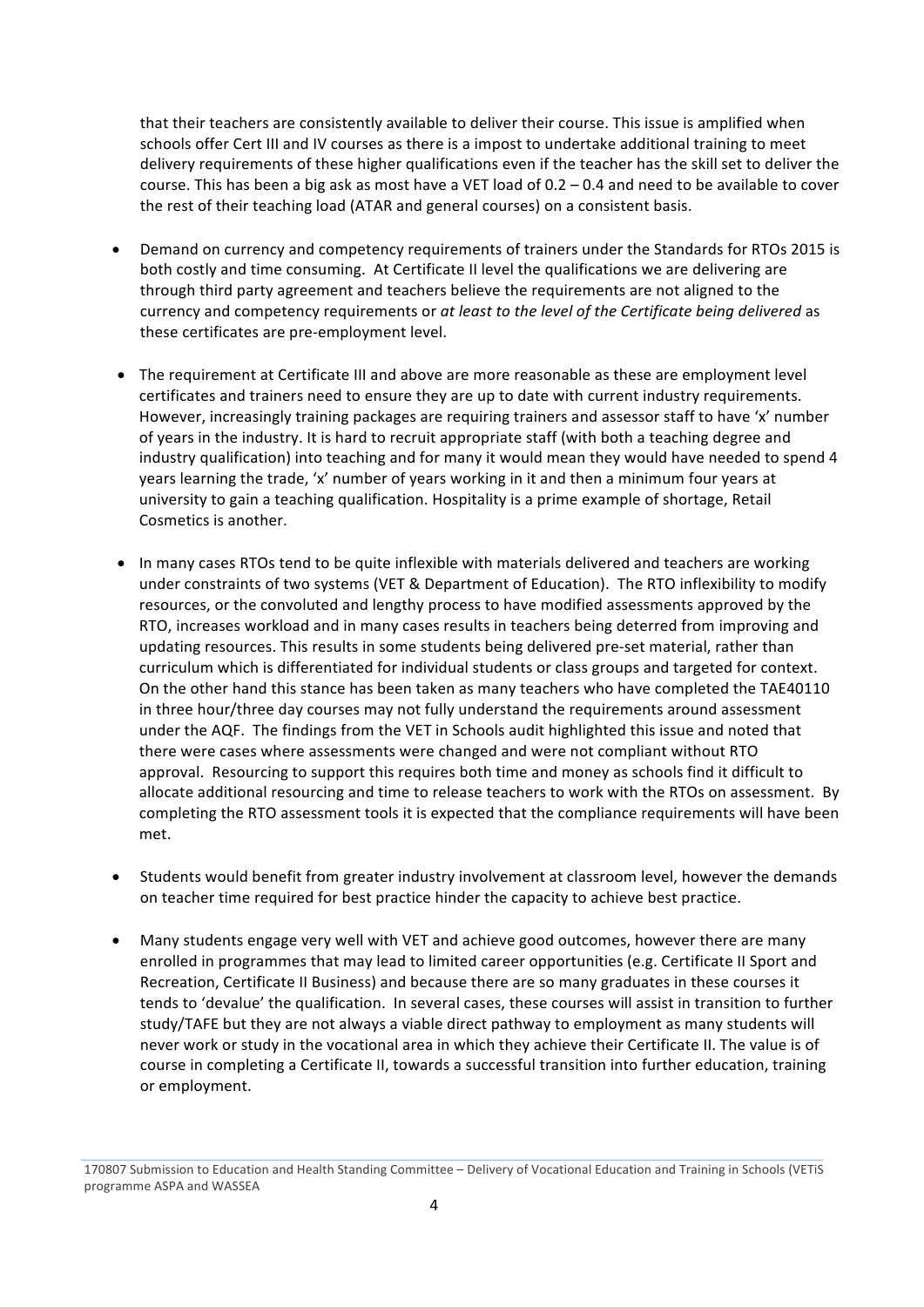- Schools are becoming more discerning in the courses they offer, however the availability will always depend on auspicing capability, qualified teacher availability and cost. Many schools are now offering more career focussed courses and some schools deliberately offer courses that enable ATAR students to gain part time work while they continue tertiary study. Examples of this are VET offerings in Hospitality, Sport and Recreation with an AUSTSWIM focus, Assistant Dance Teacher, Retail, Business and IT.
- Setting up SBTs for individuals enables students to access a wider range of qualifications in areas of their interest. However, monitoring these has seen an increased workload for school staff including liaising with various RTOs, ensuring students do the work booklets and so on. Schools used to get an incentive payment for each SBT set up and monitored. Although this does not happen anymore, there is still the requirement to set up, monitor and support the students.
- Workplace Learning (WPL) is the opportunity for students to gain experience at an industry level. This again highlights the need for adequate resourcing. Schools need to be resourced with time for a coordinator and staff to meet the WPL duty of care requirements under the DoE policy requirements. The new DoE policy will increase the compliance requirements for schools in addition to increasing the time that employers will need to be engaged with paperwork and inductions (time they are often unwilling or unable to give). Although this is funded, if schools are to align qualification delivery with on the job experience (the best model for VET) additional resourcing is required to not only support the students but also the workplace. Schools often necessarily impose limits on the number of VET students they can effectively, manage. Particularly for ATAR students, this often has to occur during school holidays. This again is a resourcing expense for the school and requires careful deployment of staff to ensure duty of care requirements are met on non-school days.
- Schools offer courses aligned to further training and study. In the case of a Certificate IV being delivered, it is usually as a fee for service and targets students who are university bound or looking at training options at Diploma level. The packaging of these qualifications are carefully tailored to ensure students are able to meet the assessment condition requirements. They are being provided as further study pathways (which then leads to employment) and not direct employment pathways.
- Timetabling constraints often impact on a student's ability to engage in a qualification they would like to undertake. Attending training off campus may impact on the student's school studies if their course workload is not managed appropriately. Schools often try to limit risks of a student not graduating by actually increasing the risk by enrolling a student in five courses, one qualification offsite and Workplace Learning. This would be to ensure they have enough units to graduate in case the student does not complete the Certificate. This could see a course load of up to 16 courses/equivalents each year, a total of around 28-32 courses/equivalents over two years depending on whether a student completes two Certificates and undertakes workplace learning each year. While seeming to be a good strategy, by attempting to give a weaker student a 'fail safe', schools operating in this way are in danger of overloading the student and may be increasing the risk of non-completion.

On the other hand, those who choose to 'have a go' at ATAR, then decide it is too hard and move to a General Course are often disadvantaged because it is too late to enrol in TAFE VETiS courses, or to complete the whole Certificate if they have missed a term or a year. Without School Based Traineeships many of these students would not be able to achieve a Cert II at all.

<sup>170807</sup> Submission to Education and Health Standing Committee – Delivery of Vocational Education and Training in Schools (VETiS programme ASPA and WASSEA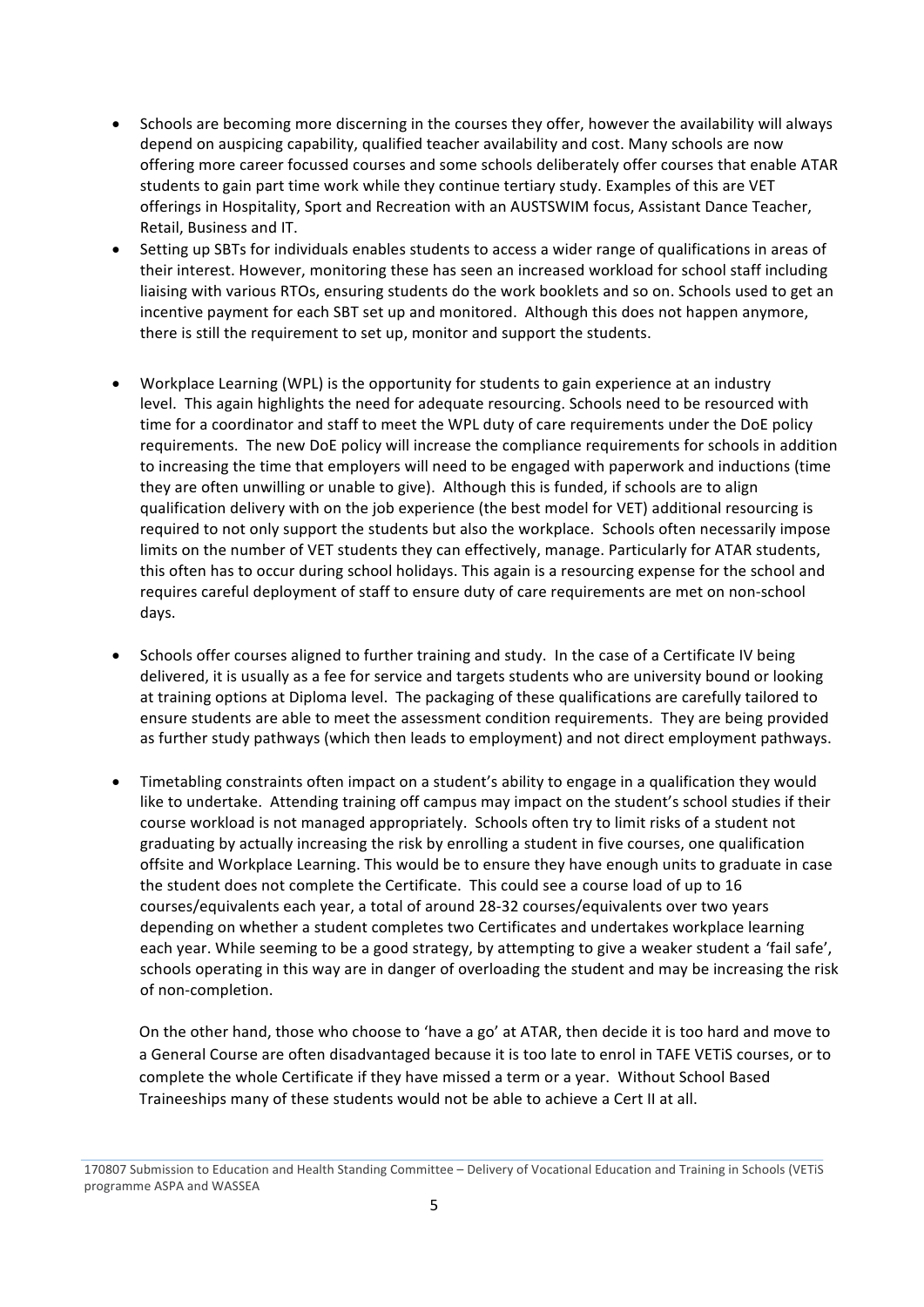Additionally, it is problematic when students are 'out' one (or two) days at TAFE, and one day in work placement. The structure and difficulty of General Courses and school timetables work against some students being able to succeed (and classes being viable at school). Some students choose to pass the Certificate qualification at the expense of their other school studies and achieving WACE.

Schools note that it is much easier to have all students doing Courses and not having to juggle more individualised career pathways. Timetabling issues are compounded as they inevitably lose students from Year 11 into Year 12, making some classes unviable to continue especially in schools with low senior secondary numbers. There is a fine balance between the amount of extra work and organisational issues that VET provision requires and the benefits to the whole cohort of students.

- In many contexts, VET is meeting the needs of students because for most of them schools are able to personalise what they do to meet their career aspirations, or at least put them on a pathway to where they might want to be in the future. One school stated that this is mainly because of the large number of School Based Traineeships (SBTs) they are able to set up in relation to their WPL numbers. In all cases, schools note that the success of the VET programmes is because their WPL/VET coordinator are really dedicated and go above and beyond, often out of school hours and in school holidays, to make sure Course requirements are met and work placement supervision is adequate.
- The completion of a Certificate II can be a 'foot in the door' to further TAFE studies for many students. Often the competency structure of Certificates, and the support offered in the TAFE system for students with learning difficulties, ensures they are able to experience success and pass.
- Students can be greatly disadvantaged if they complete one Certificate II in Year 11 and are not being funded to continue into Cert III or IV in Year 12. This halts their learning in that field of interest and breaks the work experience and engagement cycle. Even though some schools are able to offer higher level Certificates on a full or part 'user pays' basis, this effectively excludes a vast number of students who do not have the capacity to pay. For students that would like to complete a second Cert II and expand their breadth of industry knowledge and involvement, lack of funding disadvantages them as well. This issue is compounded if students need to commit to work placements during holiday breaks as many students rely on income from holiday jobs to get by and forfeiting paid employment for non-paid WPL may not be a realistic expectation.
- In regional areas a well-established and delivered VET programme can be a real boost to the community by meeting industry needs in that rural area especially where the school, RTO and industry are able to work together effectively to decide on appropriate scope and level of Certificates to offer. For example one school stated that as a country town which services an agricultural community, Certificates in Rural Operations, Agrifoods and Engineering are useful to the community and it is easy to engage both students and employers. Also because they set up many SBT/SBAs, some businesses have had multiple work placement students who have ultimately gone on to full apprenticeships and employment in that community.
- Conversely there are regional schools who are having problems providing students with relevant Certificates because they have little success liaising with industry and the TAFE largely decides which Courses are to be offered. Without consultation and collaboration (and the quality of this certainly varies across communities) the VET offerings are not always useful as work pathways. Schools try and overcome this by upskilling teachers in VET so that offerings can be more diverse and more

<sup>170807</sup> Submission to Education and Health Standing Committee – Delivery of Vocational Education and Training in Schools (VETiS programme ASPA and WASSEA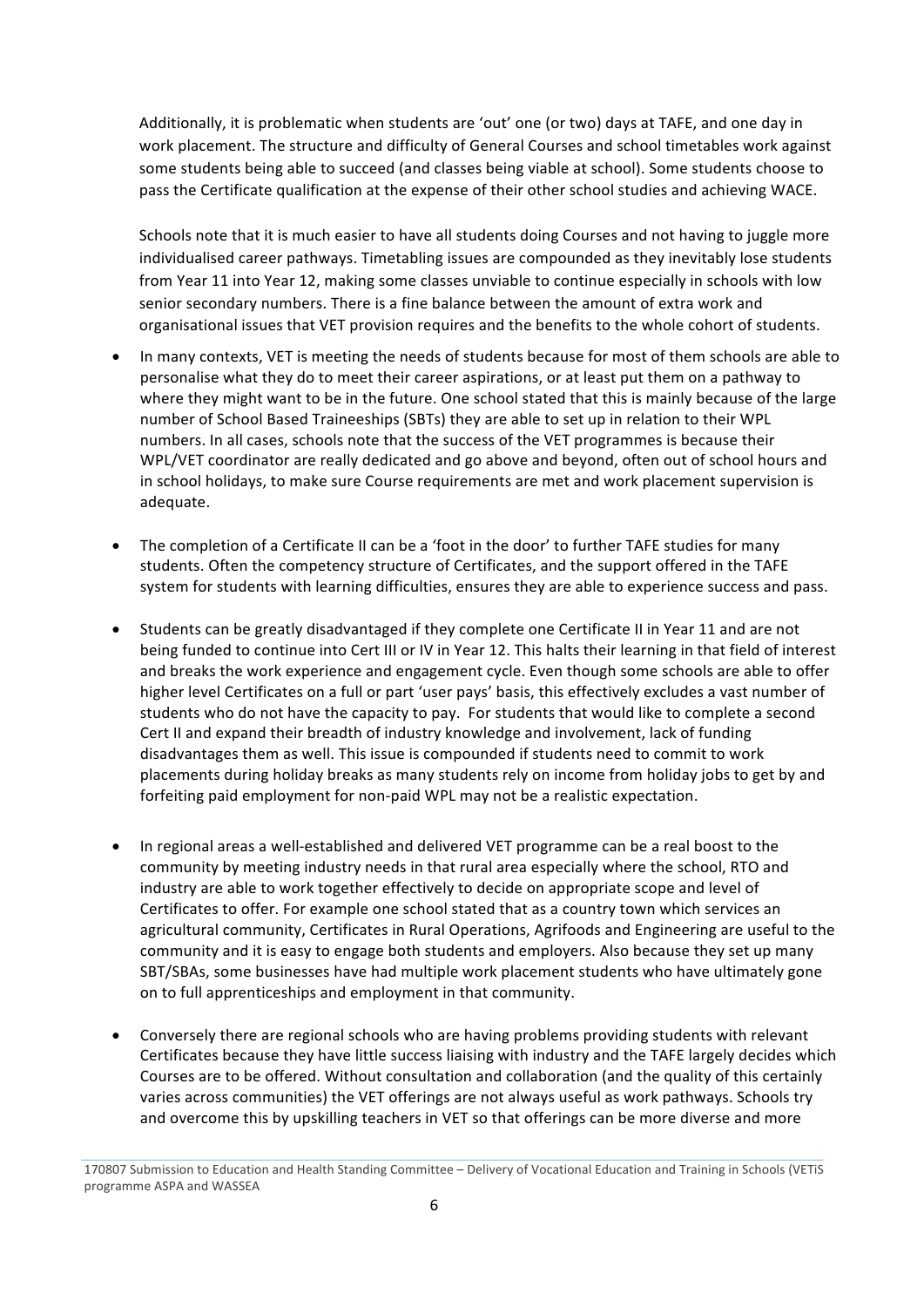focussed. A real problem here is that in regional areas there is a greater turn-over of staff and keeping an industry skilled teacher is often a challenge. All schools face the problem of course viability when skilled teachers move on. It is time consuming and resource intense to keep training new VET deliverers especially in specialised courses. This is possibly one of the reasons that many schools opt for the more generic courses such as Business or Sport and Recreation.

#### 2. Challenges for regional and remote areas

- Teacher transiency, inability to find suitable replacement at short notice, teacher training expenses, teacher currency and high staff turnover/teacher retention are always and issue especially in country schools. Staff turnover, particularly qualified trainers impacts on the schools ability to sustain qualification offerings. These schools often have to try and get qualifications completed in a single school year as the possibility of the trainer not being there in the following year is highly likely. One year delivery for qualifications that require more time impacts on the students and the trainers. It is probably a fair assumption that some RTOs would be reluctant to engage under this model.
- As previously discussed the issues around staff maintaining qualifications and industry currency is always an issue but it is exacerbated in country schools due to problems of distance, number of courses, and ease of access to training in a timely and cost effective manner.
- Lack of replacement VET Coordinators for staff on leave/extended absence (e.g. this is not a role the DoE flying squad can easily cover!) is another issue.
- In regional areas the isolation of VET Coordinators and VET teachers without nearby schools to collaborate with is an added problem. This makes it very hard to network and share resources, ideas and programmes and in regional areas the teachers are more likely to be inexperienced and in need of collegiate support.
- In some areas, there are no local TAFE or RTOs available and so VET provision may not be possible.
- Regional areas require the ability to engage additional RTOs that can provide flexibility in creating more innovative programmes that are measured on the transition of the student. The requirement here is fostering a close working relationship between the RTO, school and Industry.
- While there are some good stories, many country schools note that the state trainers are unreliable and they complain about RTOs not meeting their agreements and timelines
- Schools also note that there is mixed success in RTOs providing support and guidance to trainers in schools. This depends on the region.
- To cater for regional and remote schools, additional costs are often charged by RTOs and can be excessive therefore limiting a school's ability to engage with appropriate providers.
- In addition, RTOs may refuse to travel to remote areas or cost of flights and accommodation and travel for RTO staff to assess and moderate work and auspice in general is an issue
- Student transiency (unable to enrol in the same course at a new school, enrolment costs) are a real issue. Some work has been done in regions such as the Pilbara to get schools to identify qualifications and packaging that would support the transient nature of some of their

<sup>170807</sup> Submission to Education and Health Standing Committee – Delivery of Vocational Education and Training in Schools (VETiS programme ASPA and WASSEA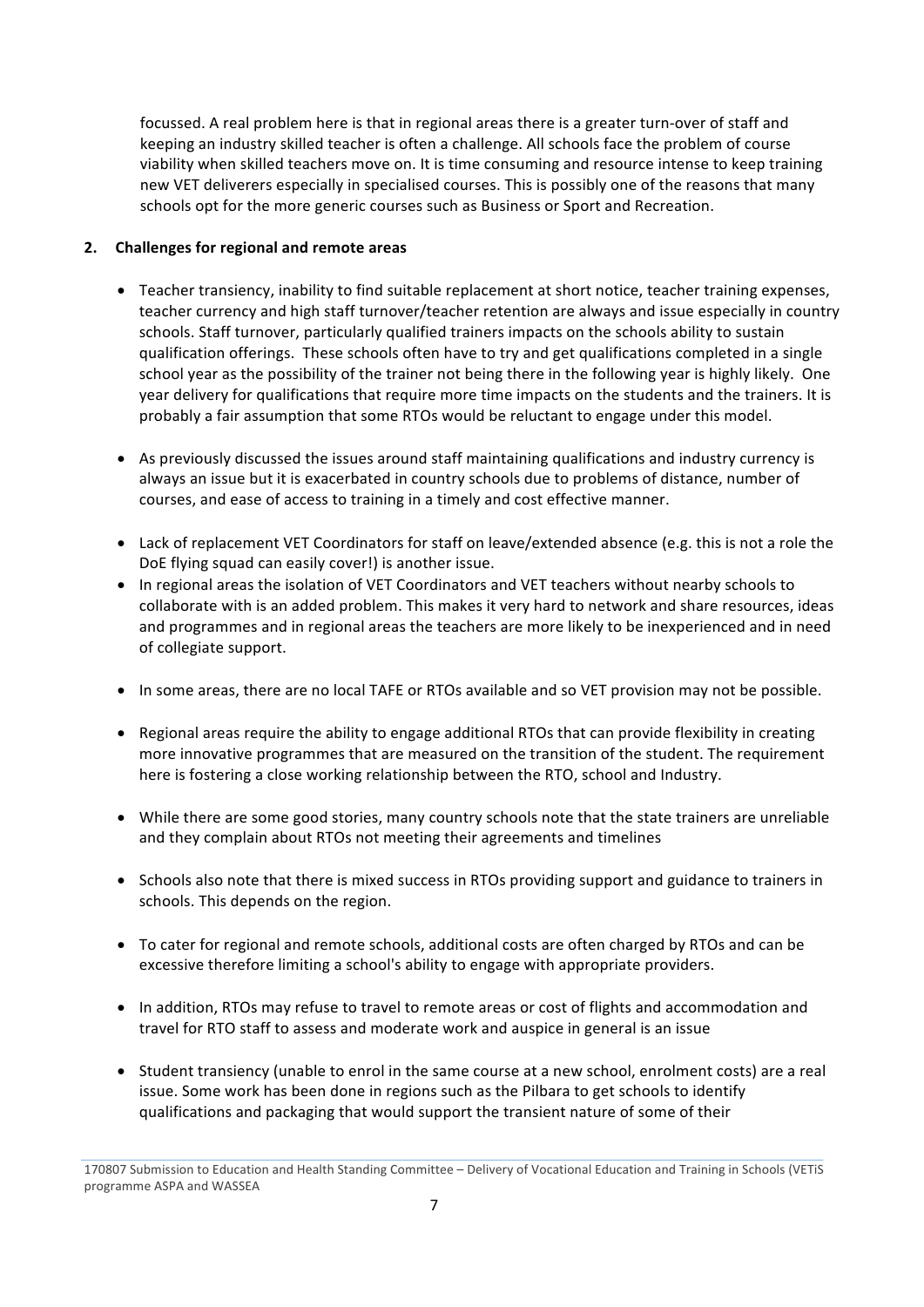students. Although this would solve issues of students moving schools within the Pilbara and therefore being able to complete qualifications, this is impacted upon if staff leave and also if the school has a heavy reliance on the local employers for VET support and cannot offer a wide variety of VET offerings.

- There are challenges with high percentages of SAER (students at educational risk) students (including disengaged, special needs, students with a non-English language background and Indigenous students), because it is difficult to find and retain vocational offerings and costs associated with tailoring opportunities to meet the needs of student interest can be prohibitive. For example, if one student wants Childcare, another is interested in Mechanics a school will do their best to meet the request of both high need students, but costs cannot be shared as different training providers are required for different industries. SAER students always pose a conundrum if schools are trying to meet benchmarks rather than provide appropriate pathways and programmes for these students. When schools are focusing on attainment figures and not engaging in programmes that are not complete qualifications or accredited courses or that don't contribute towards WACE, they may not be meeting the needs of these students. In addition, it is often necessary to engage these students earlier than Year 11 and targeted funding is needed to keep some of these students engaged at school from Year 9.
- School express concern about their lack of ability to provide a reasonable choice across industry areas.
- In addition, there is a perception that unless there is a buy in from the resource sector to support delivery of targeted courses, then schools tend to offer qualifications such as Sport and Recreation, Hospitality and Business. These qualifications are probably beneficial in some regional areas as this is where there are possible job opportunities, but this is not always the case and of course the more students that complete the same qualification the more competition for work placements and employment in that area.
- The ability of students to get to TAFE colleges for programmes is more problematic in country regions – even in relatively large towns. Factors such as distance and time taken to get to training or work placement and transport arrangements, including seemingly simple things like bus availability, are limiting issues for students. For example, schools in the South West note that there is a whole story around the buses to Albany from Mt Barker and Denmark that needs to be explored. These issues impact on what offerings a student can access and whether they can even get to a workplace for the required number of hours per day considering they may have more than 2 hours travel to add to the work day.
- Often in country schools (and smaller metropolitan schools) smaller student numbers and hence less funding impact on the financial viability to run courses. This in turn impacts on variety, choice and student engagement. In the city a student may have the option to change schools to access a specialist programme they are interested in. This is usually not possible in regional areas due to the tyranny of distance and cost.
- Benefits for regional communities include: the culture of Training developing in the town; linking the Certificates on offer to local needs; keeping families together and creating and exploring ongoing employment opportunities in the region.

<sup>170807</sup> Submission to Education and Health Standing Committee – Delivery of Vocational Education and Training in Schools (VETiS programme ASPA and WASSEA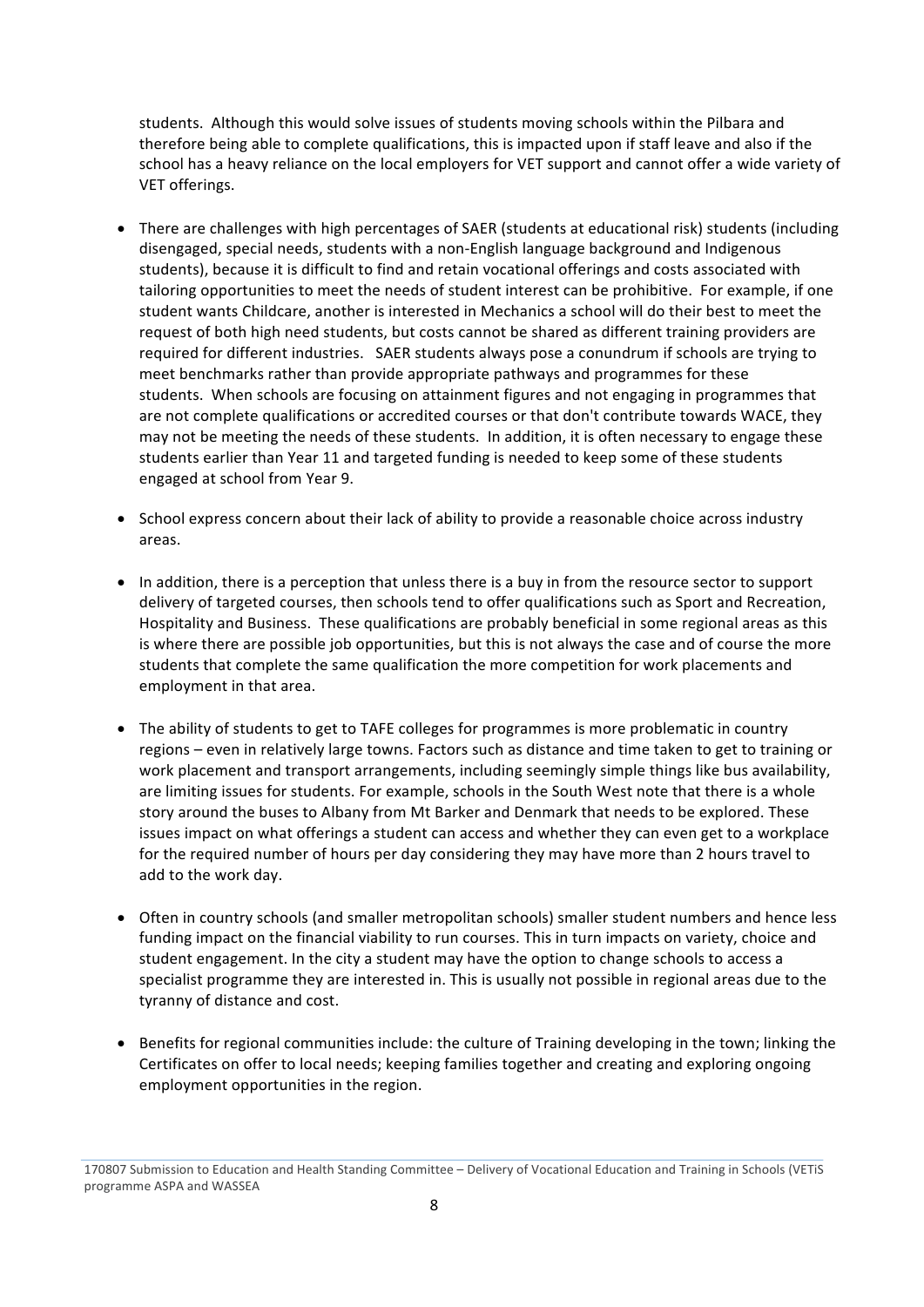- Attendance, literacy and numeracy, remain a major priority for all schools with a focus on achieving educational outcomes and overall student attainment. These challenges become highlighted in the more regional and remote outlying areas. Low attendance will generally attribute to low numbers in a programme making it unsustainable, therefore reducing opportunities towards attainment in remote regional areas. Literacy and numeracy specialists are also harder to come by and retain.
- Development of VET programmes for students at risk of not completing secondary schooling, which articulate into the development of generic, literacy and numeracy skills are increasingly sought after by schools. Often these students are ill equipped to take on the VET in Schools components, reducing the effectiveness of our resources in VET in Schools. Data across our more regional and remote schools indicate that in our more disadvantaged communities the greatest impact in retention is between Years 6 to 9, yet there is no money for VET programmes to engage these students in a work culture before they disengage.

# **3. Registration and ongoing monitoring of training organisations**

- There are many schools that report ongoing issues with the standard of RTOs, the range and quality of courses offered and the level of collaboration with schools. Although some schools prefer to use TAFE because they perceive it as the better option because of the lower risk, there are issues with TAFE as well and these largely seem to be region specific. Comments include:
	- $\circ$  TAFE offerings are erratic, late in notification, subject to change and variable in quality.
	- $\circ$  Auspicing arrangements are undergoing constant change with RTOs changing their minds, and state trainers not wanting to 'play' with schools.
	- $\circ$  The changing of training packages is a constant challenge for trainers to keep abreast of details.
	- $\circ$  It is less risky to go with TAFE, but they are pulling back on their auspicing with schools.
	- $\circ$  With RTOs the standard varies from department to department. For example, the VET for schools department at one TAFE is hit and miss, but the Visual Arts department are very good. This highlights the discrepancies not just across TAFEs but within individual TAFEs.
	- $\circ$  Resources vary from RTO to RTO and so do the paperwork requirements. Some now seem to be making unreasonable demands. One school complained that one RTO now requires "that we send all the students work to them. If we want to keep a copy then it would take us hours and hours to copy".
- The TAFE sector refusing to work with schools 'without an existing (historical) auspicing arrangement' is incredibly frustrating for schools and hard to understand. Regardless of the calibre of the school resources, teacher capacity and student interest, schools are often forced to use private providers. The other issue is the limited number of RTOs that want to get involved in the VET in school space. Schools are often faced with limited options.
- MOAs are agreements rather than legally binding contracts, and from experience, rules have changed within a school year. One example cited is: "Staff submit a lengthy Industry Log Book and are approved to deliver the qualification but later that year, the RTO introduced a different 'updated' Log Book and staff will needed to undergo the entire process again". Because a MOA/MOU is not a legally binding contract there may be no support if terms are not met, other than reporting through to the regulator whether that is ASQA or TAC.

<sup>170807</sup> Submission to Education and Health Standing Committee – Delivery of Vocational Education and Training in Schools (VETiS programme ASPA and WASSEA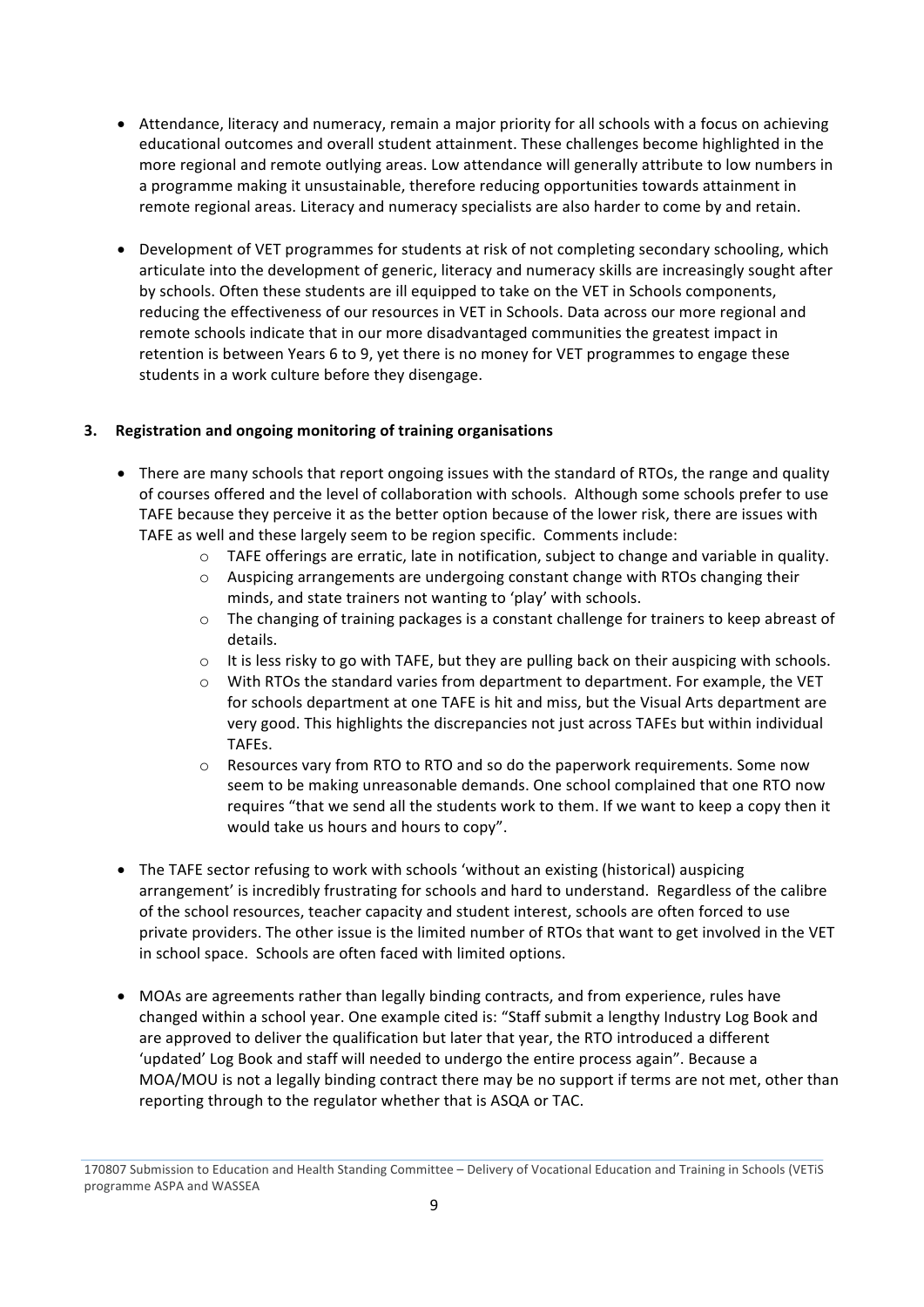- Schools have to gauge the quality of an RTO and talk to other schools before making new arrangements. Since some RTOs did not pass audit schools have become very selective in choosing who they work with, but this means that there is a narrowing of providers for each industry areas. For example there is one specific provider with a stranglehold on sports qualifications and if they go under it will be a disaster for schools.
- Significant time has been lost trying to fix the issues and stress (to students, parents and staff) caused by the collapse or suspension of RTOs such as Careers Australia and AICT. While these incidents are not common they are never the less devastating for those involved and schools have little control over the cause or outcomes. Schools are never going to control whether or not RTOs are sustainable. Asking for audit reports, endorsements etc. will not alleviate the possibility of an RTO being deemed non-compliant and therefore possibly losing its registration.
- Attendance at meetings with the ETILO is a brilliant resource. As one of the rare opportunities to network with people in the same role, discussions happen, both formally and informally, where VET Coordinators share information on RTO effectiveness and strategies used to best harness the RTO relationships needed to manage and support students. However, VET support provided through the Department is limited. The number of VET Consultants/Officers have significantly reduced in an area that it rapidly growing. The recent Attorney General's Report highlighted this as a major area identified under its review. VET Coordinators are already under the pump with compliance and management processes in their own schools and are being called upon to assist with the development of resources to support policy/VET requirements, therefore only increasing the workload on school resourced VET staff. One teacher noted she was lucky enough to be picked to complete the OAG survey in which she identified some issues with the data provided and thought the process was completed. On the last day of Term 2 she was sent a  $8+$  page document containing one question per page asking if she didn't mind completing with a due date on 21 July. It was put on the back burner during holidays as she had students out on work placement, RTP data to update, VET compliance requirements to meet and marking. She notes that while sourcing information is important, sending out 'questions' with no opportunity to engage in a conversation does not necessarily provide an accurate assessment of the situation.
- One school noted the value of ETILO support. "We have one ETILO in the North Metro region who is doing a great job for a large number of schools. Most VET Coordinators in the north metro are experienced. If this was not the case I would assume one ETILO would struggle to meet the demands of schools".
- School staff, (school leaders as well as support VET staff and teachers) feel stressed at needing to read, interpret and sign off on increasingly complex MOAs, which are using increased legal jargon and are agreeing to (at times) quite expensive purchasing arrangements.
- Professional Learning, when organised by Statewide Services is always very beneficial in supporting VET staff to understand and work with RTOs. More frequent PL would be useful, for both the training and networking aspects. Professional learning opportunities aligned directly to VET have been limited over the last 18 months. Other than some regional specific meetings and professional development organised by Statewide Services aligned to Career Education there has not been a lot of opportunities. The Teacher Development School in Busselton is offering a number of opportunities for professional development to schools that are located within the region or who are able to travel south. Having a TDS metro VET school could assist Statewide Services with professional learning opportunities. Less opportunity and support is available in some regional areas.

<sup>170807</sup> Submission to Education and Health Standing Committee – Delivery of Vocational Education and Training in Schools (VETiS programme ASPA and WASSEA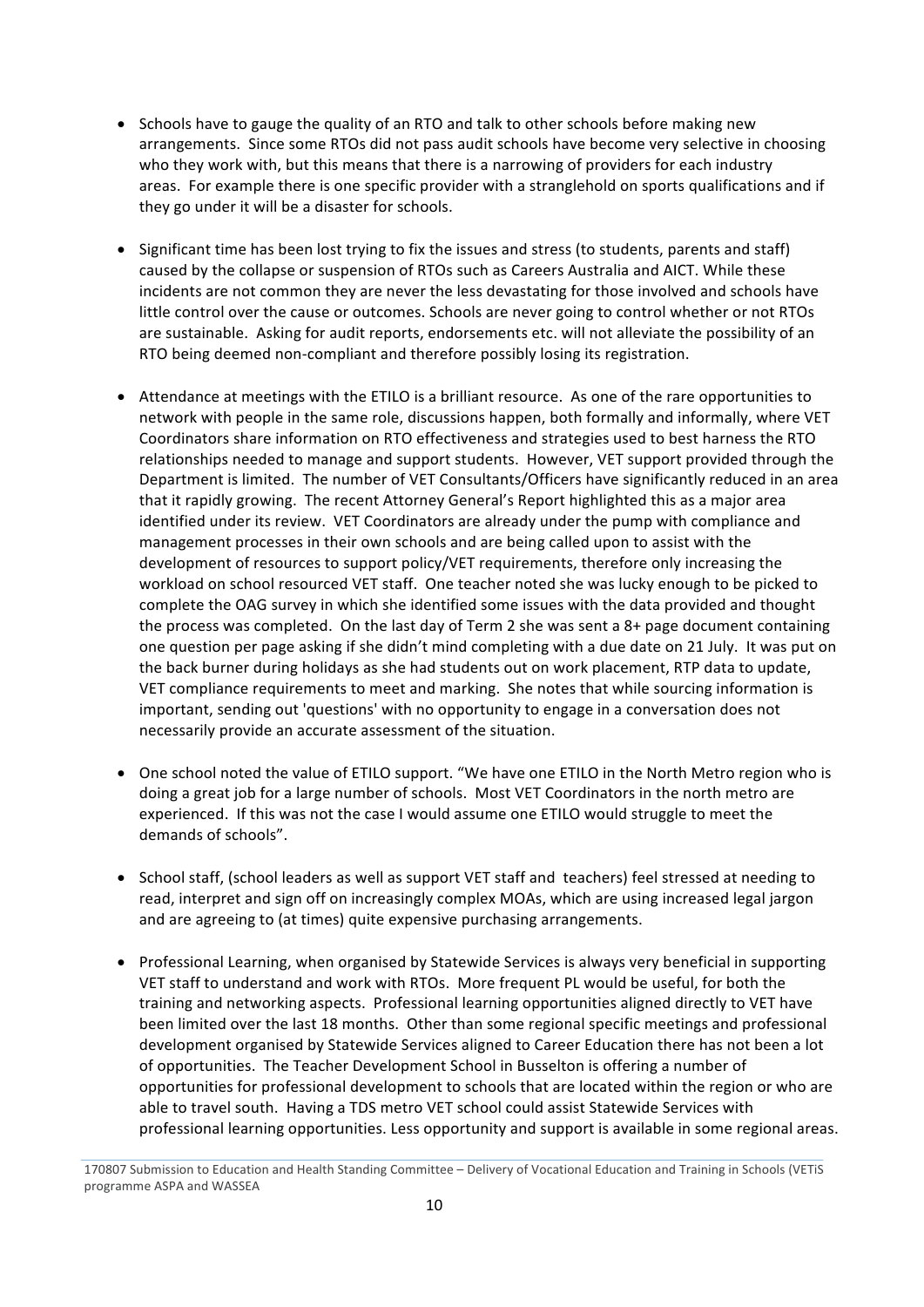- The requirements for school which is also an RTO to maintain that status is onerous, especially when the requirements of particular qualifications keeps changing. In particular ensuring the 'Industry Currency' requirements for full time teachers (this is also for teachers/trainers who are being auspiced by other RTOs) is an issue. When do they have time, when working full time, to also undertake a work placement?
- A big concern for many schools is that some external RTOs have no idea of what working with teenagers involves! The training sector is an 'adult learning environment', but many teenagers are not there yet and need additional support and motivation that needs to be provided by school staff. Schools spend a lot of time selecting RTOs on demonstrated merit to meet the needs of our students. Some private RTOs are excellent some are very average. Making TAFE the required first port of call for schools would be problematic in some regions because they don't always work with schools to understand student and course context or need. This is why some schools choose to use the use the private sector as RTOs for SBTs as they can be more flexible.
- RTOs that manage SBTs at Cert II, get \$4500 (Cert III approximately \$6000), however, students doing these qualifications are more likely to be successful when their school is actively involved in monitoring and providing support to students. At present, we are doing this over and above – for love. Parents phone the school, not the RTO or TAFE. We have a need to increase VET in Schools offerings in some regions within the existing resources. These resources in most cases are oversubscribed already.
- WA Schools and schools in the Mid West rely heavily on the partnership arrangements with RTOs to assist in delivery through an Auspice arrangement. The data would suggest that these arrangements now make up the majority of VETIS delivery at 48%. With one of the largest reforms in school funding, the ability of schools to continually meet the challenges of these arrangements will be a difficult task.
- RTO schools make up only 11% of VETiS delivery in the state and in the Mid West that figure would be much smaller. With major VET reforms underway and the new National Quality Framework for 2015 in place, this is becoming more challenging for schools.
- To make the most of these resources and support students in undertaking a broad robust curriculum that is both challenging and meaningful to their transition of post school options we require RTOs to be a great deal more flexible and innovative to the traditional strategies used in VET in Schools Programmes with a greater focus to the students transition post school and increased engagement with employers. The development of measurable Key Performance Indicators of best practice in VETIS Programmes would be a major step forward.
- A step forward would be a collaborative approach between schools, RTOs, industry and community stakeholders to identify what vocational learning programmes would look like for our students and how can we best support schools with the development of further programmes.

# **4.** Resourcing of the programme

Managing VET resourcing at a school level is very complex and there are a very limited number of staff at each school, often only the VET Coordinator themselves, who fully understand the complexity of VET

<sup>170807</sup> Submission to Education and Health Standing Committee – Delivery of Vocational Education and Training in Schools (VETiS programme ASPA and WASSEA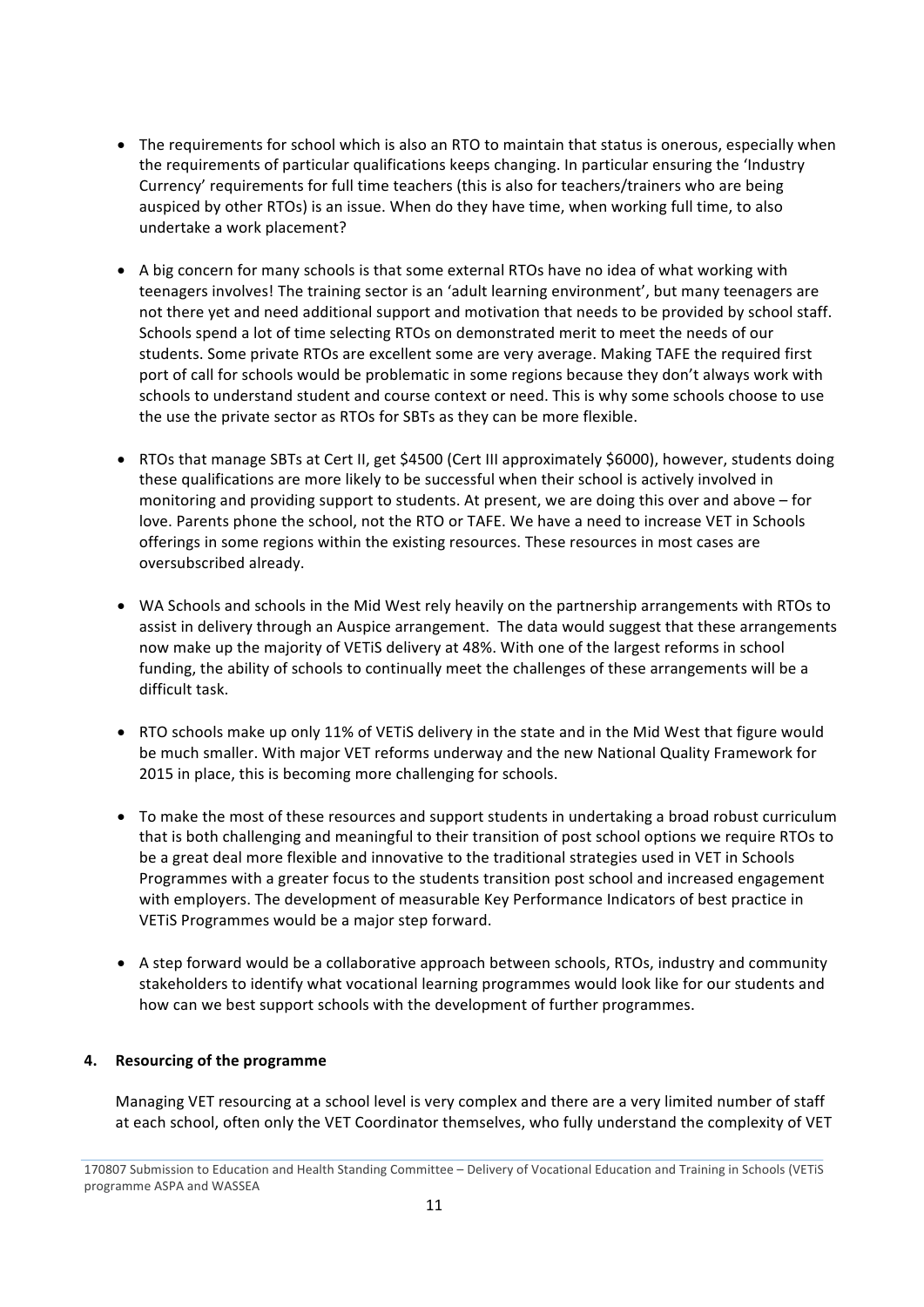data and the speed at which VET can change. Overwhelmingly, schools agree that they are simply not resourced well enough to deliver VET and are heavily dependent on teachers' good will and their passion for VET delivery and quality student outcomes.

If schools are to sustain their VET model they must be provided with the resourcing and opportunity to upskill others to take over. As there are limited level 3 VET positions in DoE schools, hoping that someone will come in with VET experience to take over is not a best practice model. This will require resourcing especially in smaller schools which often do not have the capacity to spread the load.

- To ensure VET programmes are sustainable requires school support through staffing (allocation of FTE) and financial commitment. Where this has occurred, schools have reported that they are able to offer programmes that support vocational and post school options. One example is where a school has been able to develop VET pathway models where most qualifications will be offered to students on a Certificate II to III pathway which meets the abilities and needs of the students. The FTE allocation has enabled engagement with industry and RTOs to offer a number of appropriate Certificate III and higher qualifications. This is happening in an auspice and external delivery model. The coordinator has access to trainers in meetings twice per term which has allowed mentoring and support with compliance requirements. As staff are supported they are happy to undertake PL including industry placements to meet the Standards for RTOs', trainer and assessor requirements.
- The system is very focussed on DoE policy and procedures and SCSA requirements, however inadequate resourcing is provided to support staff in not only meeting these standards but also standards and requirements under the AQF. VET teachers receive no additional DOTT time, however they are required to operate within the VET sector in addition to the school constraints which include reporting structures, cross marking, and annual industry experience.
- Some schools are reluctant to invest in staff training if they are likely to leave or be poached by another school

# **Resourcing / Budget Impacts:**

- ICT pressures present for low SEI schools who do not have a clientele suited to a BYOD environment, yet VET resources are increasingly required to be completed online or created using technology as per work environments. Mock work places are being creatively set up in schools, but with larger numbers of VET students it becomes a sustainability issue with class volumes. Simulated work environments come at a cost, need to be managed and continually resourced. If we are to move to appropriate VET offerings, (which for many students should be higher qualifications than a Certificate II), then the simulated/real work environment is required in most instances. If this cannot be maintained, there is the potential risk of 'dumbing down' our VET offerings to a couple of easy to deliver Certificate IIs which are not accommodating the best post school pathways or employment opportunities for our students.
- RTO fees come out of school budgets. This is a significant amount for any school but many small schools struggle without having the economies of scale.
- More funding is needed to support SBTs.

<sup>170807</sup> Submission to Education and Health Standing Committee – Delivery of Vocational Education and Training in Schools (VETiS programme ASPA and WASSEA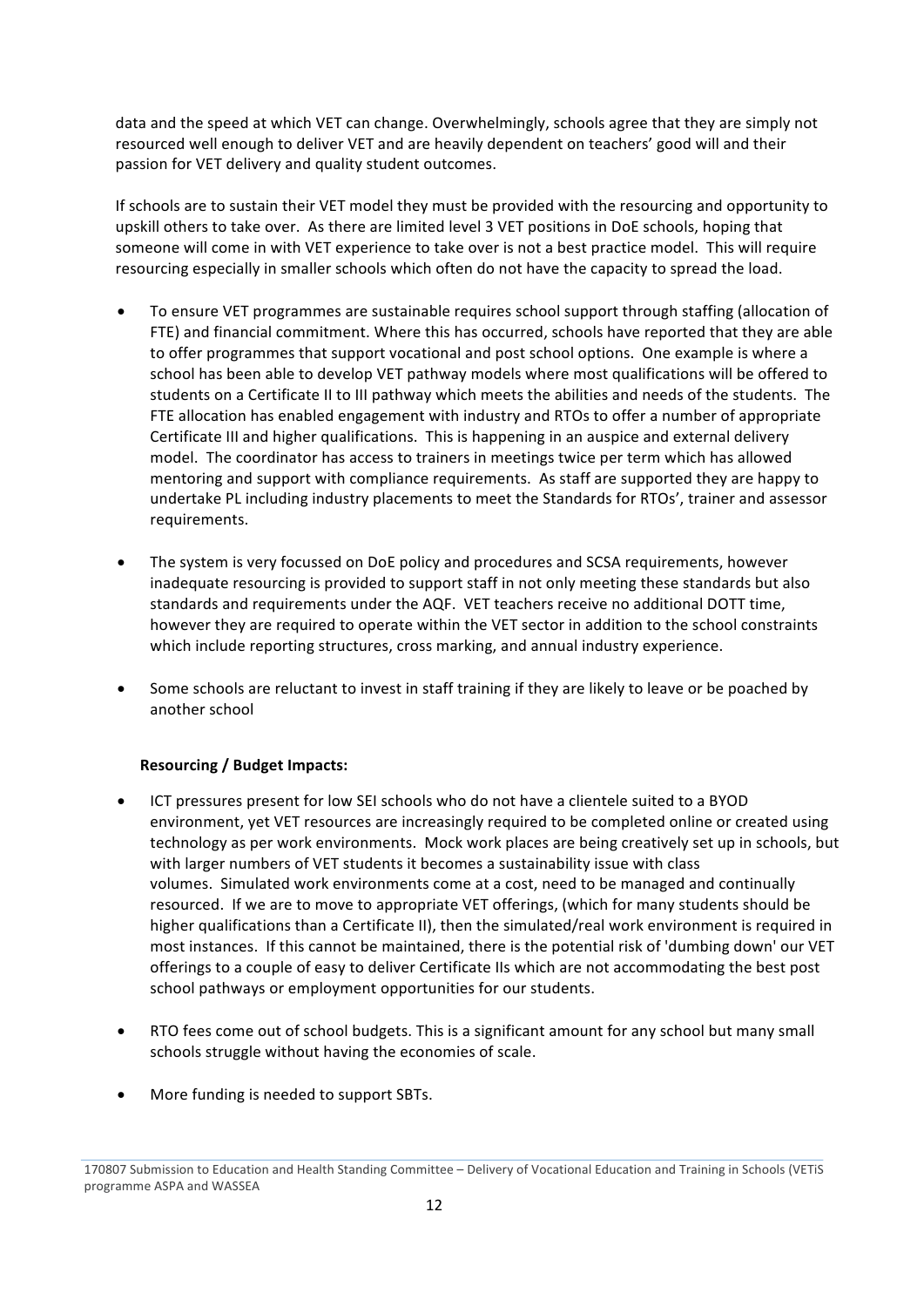- State trainers are now passing all the work in relation to student registration for profile onto schools. This has significant workload impact as each application needs to be individually checked edited and uploaded by the VET coordinator. Before the emphasis was on the student completing this task and the coordinator rating applications, now it is all on the school
- The work by trainers on delivery, planning, assessing and maintaining currency is constantly growing due to compliance requirements
- New Certificate IV requirements mean that schools will have to get teachers to get the new Certificate IV or components thereof by April 2018. This is expensive both in terms of course costs and teacher relief.
- Teacher Industry Currency. Schools understand this requirement and do their best to comply, but we could have better quality delivery if we had the resources to actually send teachers out on 'work placements'. Many teachers complete Currency in their own time as their subject is their passion and often if they teach not VET subjects as well it is not viable to release them for extended periods of time. Their release from school can impact on all their non-VET classes considerably. A sustainable model cannot be reliant on the goodwill of teachers.
- Teachers have to have or be competent in the areas they are delivering. This costs time and money. Many teachers do this in their own time and pay their own course fees, but again we are reliant on the teacher's good will. Even Certificate II Level would be around \$1500 and school staff are not always able to afford these extra fees. If further education were a requirement in many industry areas, the course costs would be covered.
- The equipment that schools have must be up to current industry standard (which in some areas is constantly changing for obvious reasons). This is an additional expense for schools.
- If resourcing only allows schools to pick the easiest and cheapest qualifications to deliver (for example Business) then the students will not have the breadth of choice and defeats the purpose and the spirit of VET in Schools.
- The phasing in of the Western Australian Curriculum impacts on all teachers, however VET teacher trainers are having to meet the requirements of new curriculum for WACE and for 7 - 10, in addition to an ever changing world of VET compliance. The new TAE40116 requirements will now require all trainers who hold the TAE40110 to complete an additional of 1 - 2 units to be able to deliver from 2019. Trainers will need to do this in term 4, at a cost per unit, in addition to possible relief costs (this will hopefully be reduced due to time of year because some teachers of senior classes will be free to take the relief) whilst also teaching middle school classes, marking exams and completing reports. The time may come when teachers will not want to work in the VET space, and if it remains an eligibility requirement for WACE, schools may struggle to provide appropriate VET offering to students.

170807 Submission to Education and Health Standing Committee – Delivery of Vocational Education and Training in Schools (VETiS programme ASPA and WASSEA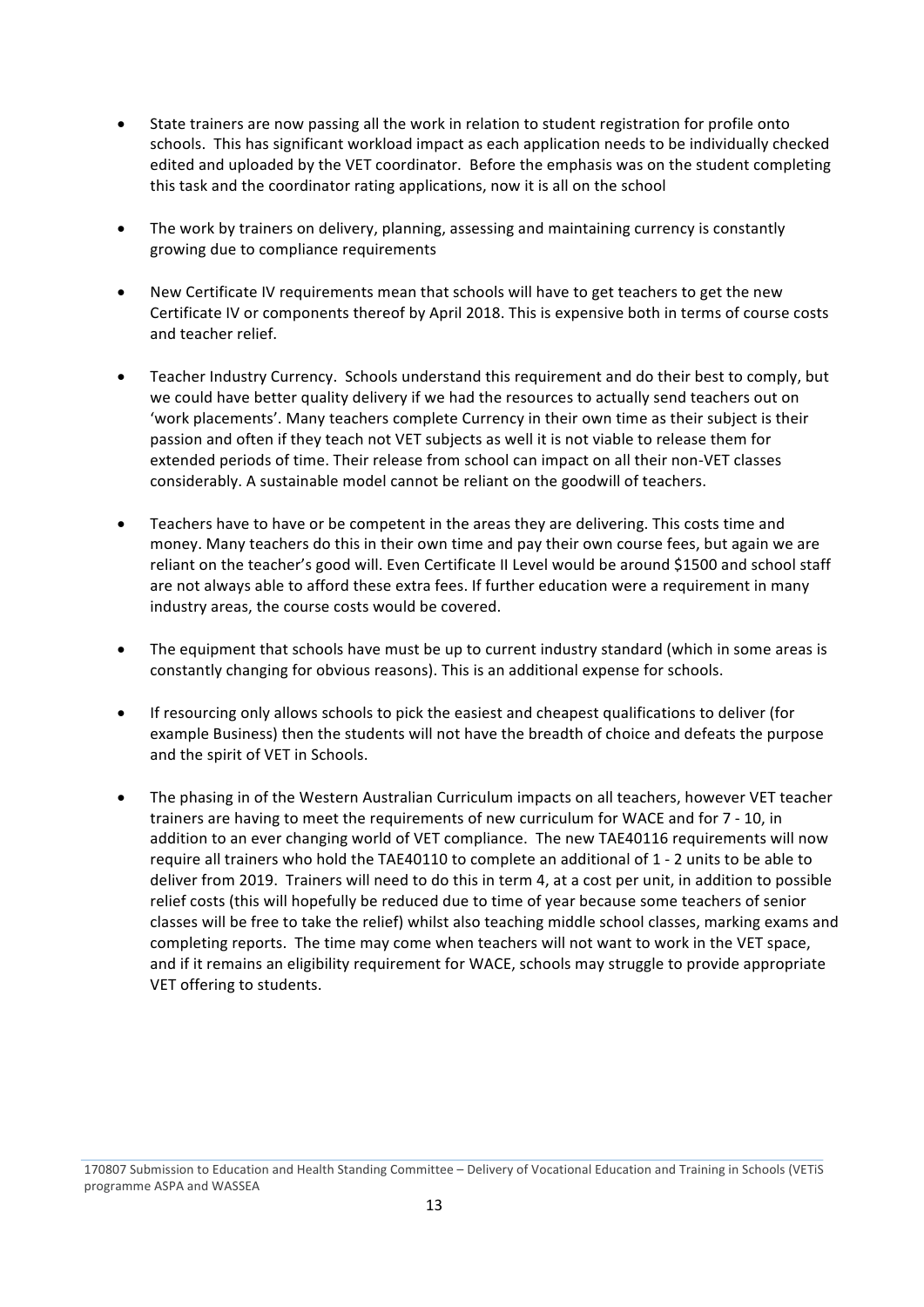#### **What needs to be done?**

VET delivered well is a good alternative or addition to ATAR for many of our students. If we are going to create a VET system to supply 'job ready graduates' to industry then clearly some things must change. It is clear that completing vocational programmes should be about generating pathways for future employment and study. Indications are that achievement of Certificate III determines an individual's success in maintaining employment into the future. We should not be limiting VET funding for students to complete Certificate II only when clearly it is more productive for the community and for the future job prospects of the student to attain Certificate III or higher if they are able.

- 1. The value of Vocational Education and Training must be re-defined to meet the needs of learners, industry and communities. It must provide a career pathway for learners and an alternative but convergent route to education embedded into the higher education system.
- 2. There must be an understanding that for some young people, particularly those at risk of disengaging with education, it is prudent to start work based learning experiences at a younger age. SAER students often respond well to more 'hands on' education opportunities and it is not unreasonable to fund this small group of students into VET from Year 9. It is clear also that many SAER students take longer to reach 'employment readiness' than their peers and providing VET experiences in a supportive school/work environment from an earlier age will give them more chance to be work ready at the end of their schooling.
- 3. Teacher registration bodies must look at flexible ways that will allow the delivery of key competencies in a school-based environment. Many industries advocate for workplace delivery and assessment of VET in training packages but the sheer weight of numbers would make this impossible. An alternative (that works very well in some jurisdictions) is for tradespeople to deliver some key competencies in the VET training packages.
- 4. Like a teaching practicum, the quality of a work placement is often dependent upon the environment and the supervisor. All students must have access to quality industry specific workplaces. These are often difficult to find and industry must take the lead in this area.
- 5. VET programmes should be promoted as a pathway to higher-level post-school study both vocational and university level, rather than as a pathway directly to jobs without further training.
- 6. Expert career guidance is essential. Schools need support to ensure young people understand how to combine VET with their other school studies in a way that gives them the best chance of continuing in post-school training.
- 7. Parents and community members need to be engaged and gain an understanding that the educational opportunities and pathways available today through VET provision are an exciting and viable addition to a student's skill set. The many benefits of VET and workplace immersion and the way they can prepare young people to be job ready and employment focussed will prove to be a definitive need in the future. Unfortunately it is still the case that some parents may view this as a failure of the child's educational opportunities rather than an enhancement of them.
- 8. By far a common theme across schools is the need of parental and family involvement and support in any Vocational Education programme. Schools also recognise that the greatest impact on student subject selection and career advice remains through parents and are committed to working with parents to provide the best outcomes for students.
- 9. Funding arrangements must be 'sorted out'. According to "Role of lower-level qualifications in Australia's vocational education and training system", (ACER March 2015) enrolment patterns, demonstrate the sensitivity of enrolments to changes in funding arrangements.
- 10. Adequate resourcing must be provided for VET. Role of lower-level qualifications in Australia's vocational education and training system (ACER March 2015) says that the "expansion of VET as a result of the changes in the school leaving age and the embedding of VET qualifications in the

<sup>170807</sup> Submission to Education and Health Standing Committee – Delivery of Vocational Education and Training in Schools (VETiS programme ASPA and WASSEA